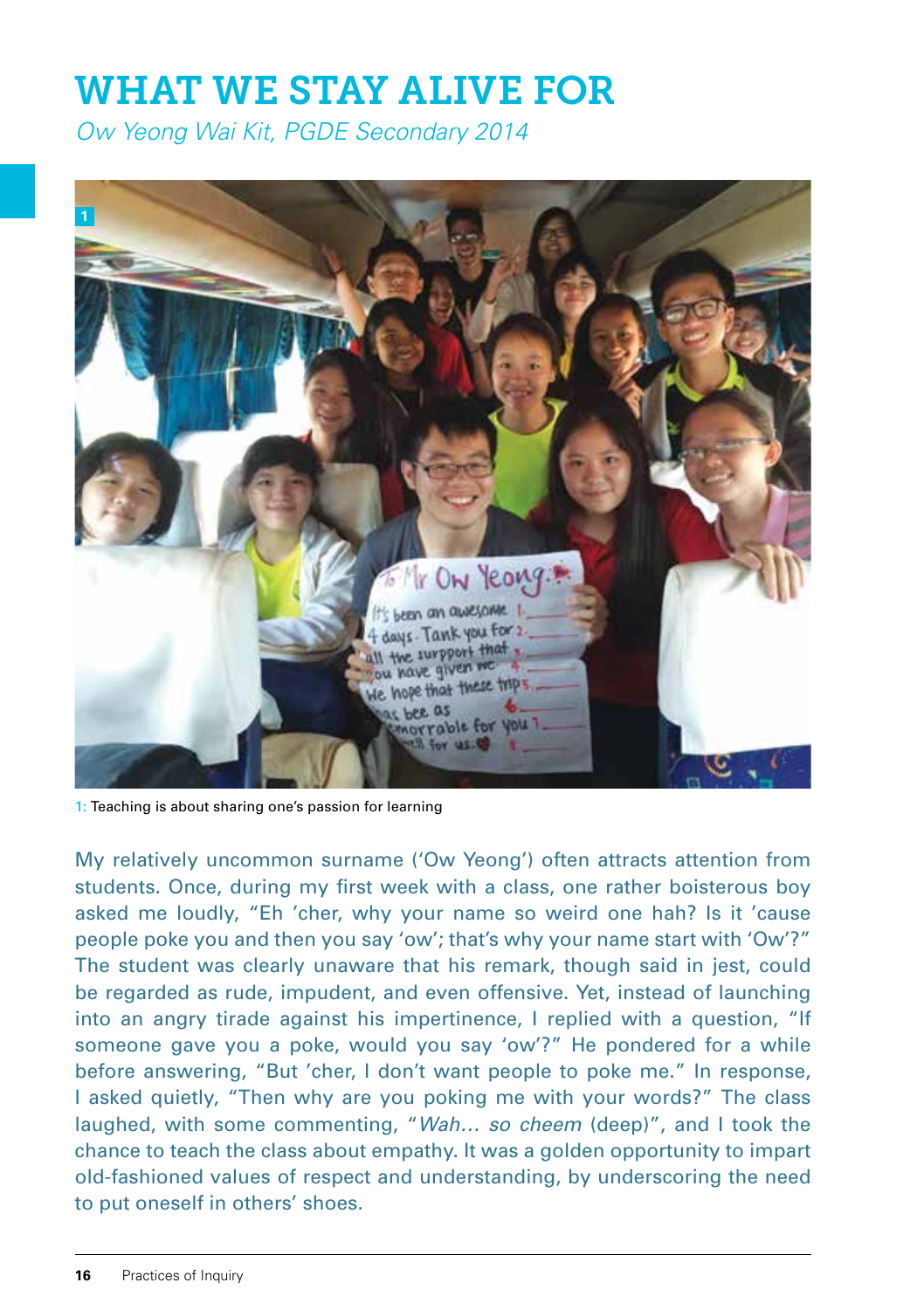# WHY TEACH?

If I had to sum up why I teach in one sentence, it would be this: teaching is for me the noblest and most enjoyable means to change the world for the better. Amongst the various professions – medicine, law, business, and so on – it is teaching that holds for me a certain exceptional quality of selflessness and nobility. There is something almost magical about the ability to convey one's love for a subject, the capacity to pique the curiosity of the young, and more importantly, the power to impart values, beliefs and attitudes to a new generation of learners. Personally, I have been blessed with the opportunity of meeting truly outstanding teachers who have communicated the sincerity of their pursuits and the genuineness of their interests. In particular, I am especially grateful to teachers such as my drama teacher in secondary school and my literature teacher in junior college for sparking my love of English language and literature.

My decision to teach is a way of paying it forward – I seek to emulate the extraordinary service that these teachers have undertaken. I have learnt from them that effective teachers do not merely teach communication skills or subject-specific techniques, but also imbue in their students lifelong values of empathy, social responsibility and continuous learning. Such values are conveyed not through bland recitation but through direct modeling from every fibre of the teacher's being, and in every gesture and utterance. Teaching, after all, does not involve the mere transmission

of ideas to passive auditors or the regurgitation of mundane propositions. Rather, it is the kindling of a passion, driven by a conviction that effective teaching depends on close engagement with students' lived experiences.

'Great teachers,' as the novelist Pat Conroy writes, 'fill you up with hope and shower you with a thousand reasons to embrace all aspects of life' (Conroy, 2002, p. 63). On the face of it, such a depiction of 'great teachers' may seem overly lofty. Today it is almost passé to regard educators as towering beacons, lighthouses of inspiration ready to guide students towards the illumination of knowledge and understanding. Yet it would do us well to recall that teaching is itself a vocation of ideals, one practised by visionaries who believe in their students and demand the best of them, regardless of the obstacles encountered. As an educator, I strive to resemble the 'great teacher' that Conroy describes in his memoir—the teacher whose words were 'oxygen, water and fire' (Conroy, 2002, p. 63) to him.

### MY TEACHING PHILOSOPHY

Underpinning my teaching philosophy related to my subject of English language and literature—is the firm belief that the study of literature is the study of life. Literature is not an impractical course of study but a discipline that is directly useful and applicable to our lives. Whether in terms of understanding others through character analysis, detecting authorial bias, recognising the roots of conflicts around us, or articulating our innermost emotions, literature is practical, and can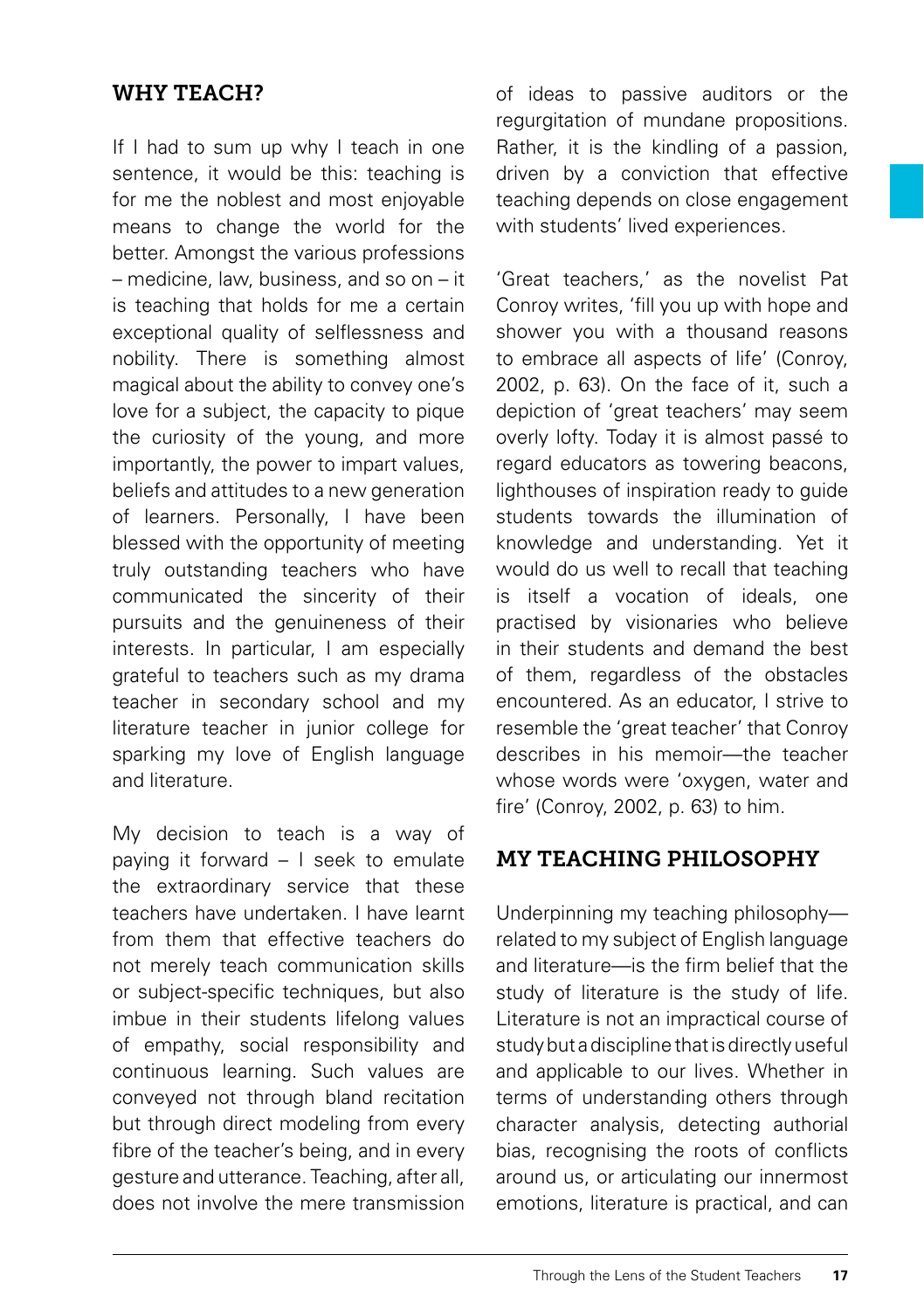even be therapeutic. It is not merely because studying literature allows one to develop a spectrum of skills and abilities needed in the 21st century, such as creativity, communication skills as well as analytical and critical thinking. It is also that, as the commentator Ana Sampson notes, literature endows one with a mighty personal armoury against the slings and arrows of life – words that soothe and comfort in the midst of illness, anguish, or even just the annoyance of a delayed train. In a sea of troubles, words can give one the greatest company and the wisest guidance throughout one's life. Literature, then, provides an unparalleled means of both exercising the mind and nourishing the spirit.

How can this passion for literature be effectively shared with students, and translated into actual practice in the classroom? I suggest three main ways.

Firstly, I strive to facilitate effective

teaching and learning by catering specifically to the profile of the class that I teach. By leveraging on students' interests – including books, music, films and social media – I can bring their world into the classroom to activate their existing schema and demonstrate the relevance of literature. Through activities such as drama games and role-play, as well as the use of captivating visual aids, I engage and motivate students to learn about the possibilities of language. As far as possible, I conduct collaborative activities that directly aid experiential learning and improve students' interpersonal skills. To this end, I work proactively with colleagues to share resources and expand my repertoire of teaching techniques.

Secondly, I aim to encourage a supportive learning culture by serving as a role model for students. Based on William Glasser's model of discipline I make a conscious effort to practice



2: Wordle of my teaching philosophy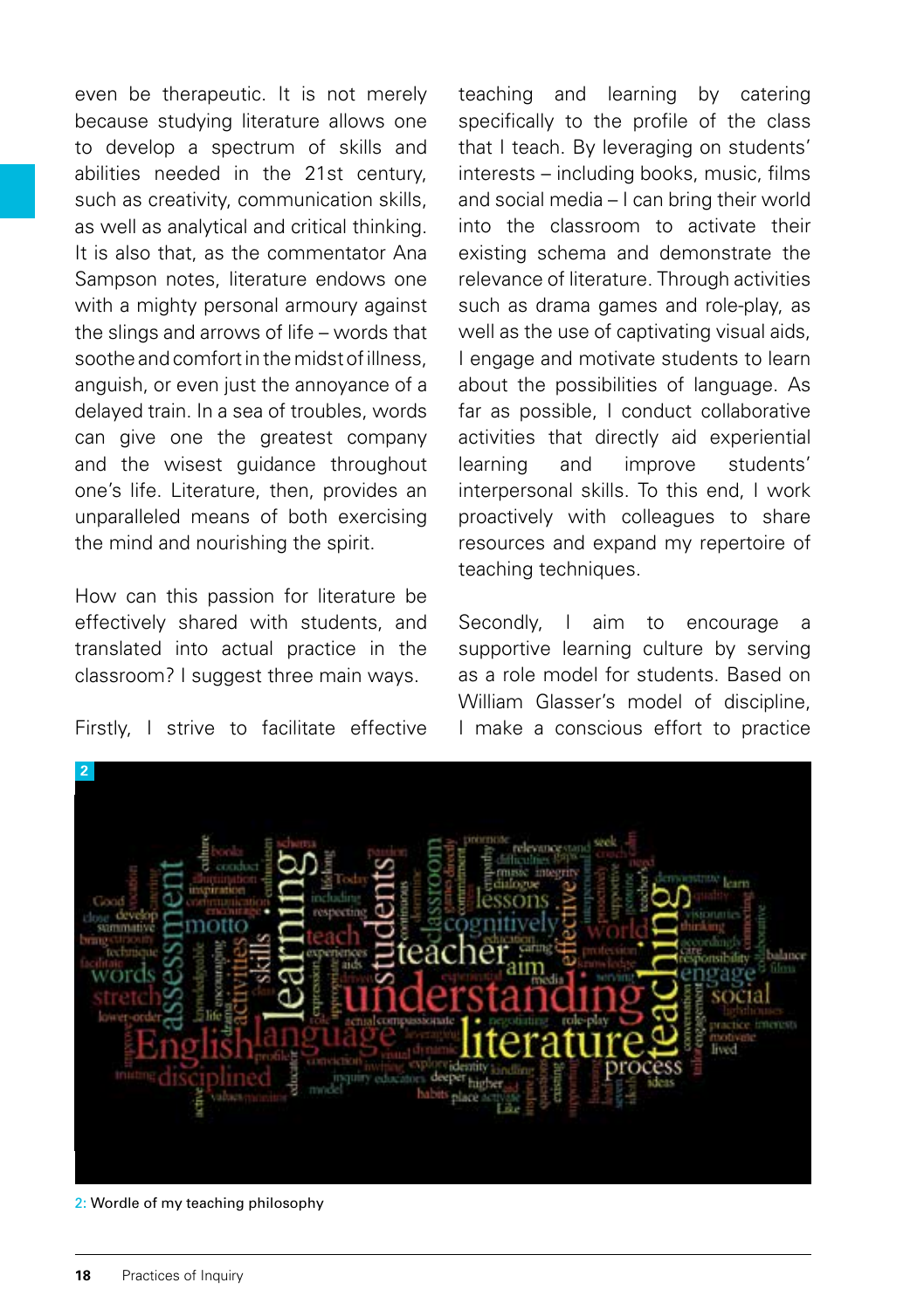# "Good teaching cannot be reduced to technique but must come from the identity and integrity of the teacher (Palmer, 2007)."

#### Teachers' Pledge

**3**

We, the teachers of Singapore, pledge that:

| We will be true to our mission to bring out the best in our students. |  |
|-----------------------------------------------------------------------|--|
|-----------------------------------------------------------------------|--|

|  |  | We will be exemplary in the discharge of our duties and responsibilities. |
|--|--|---------------------------------------------------------------------------|
|--|--|---------------------------------------------------------------------------|

- We will guide our students to be good and useful citizens of Singapore.
- We will continue to learn and pass on the love of learning to our students.

We will win the trust, support and co-operatoin of parents and the community so as to enable us to achieve our mission.

3: The Teachers' Pledge (MOE, 2015)

the seven connecting habits: caring, listening, supporting, respecting, encouraging, trusting, and negotiating difficulties (Glasser, 1986). The ethical impulse in literature is paramount; to my students, I constantly reiterate the need to empathise with others. Being a role model also demands that I stand by the Teacher's Pledge (Ministry of Education; MOE, 2015)—to me, the pledge is not mere rhetoric but a genuine expression of commitment to the profession. Like a life coach, I seek to be disciplined but not harsh, compassionate but not passive, calm but not aloof, and knowledgeable but not pretending to omniscience.

Thirdly, I monitor students' understanding and promote quality assessment. While summative assessment has its place, I would stress the need for consistent formative assessment to determine gaps in understanding and tailor lessons accordingly. To stretch students cognitively, I aim to engage them with an appropriate balance of higher and lowerorder thinking questions. In practice, this would mean that I regularly ask students difficult probing questions about the texts they study and the world they live in, and documenting their responses as a qualitative measure of their intellectual growth.

Ultimately, as Parker J. Palmer would remind us, good teaching cannot be reduced to technique but must come from the identity and integrity of the teacher (Palmer, 2007). In my classroom, learning is contingent on a disciplined but dynamic process of dialogue and inquiry. It is an active conversation, inviting students to explore ideas, to stretch each other cognitively, and to develop a deeper understanding of themselves and the world.

# AT THE FRONTLINES: AN INQUIRY PROCESS

For my practicum, I taught at Bukit Batok Secondary School, a neighbourhood school in the west of Singapore. My English and Literature students were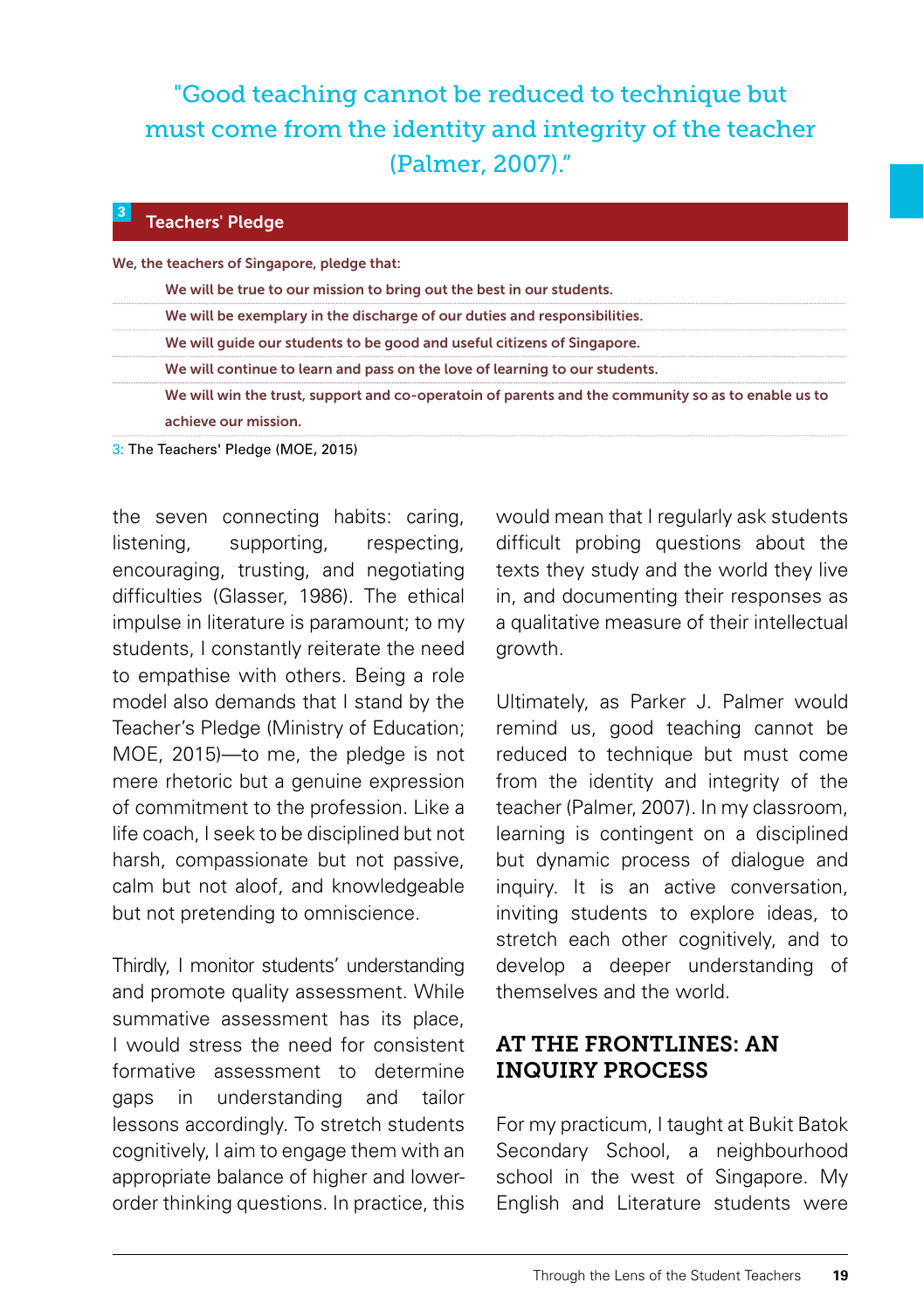mainly in the Secondary 3 Express classes: generally intelligent and creative, even while individual students represented the whole gamut of the behavioural spectrum—from quiet and obedient to rowdy and rambunctious. Two key issues concerning classroom management soon arose.

Firstly, I discovered that it is often challenging to keep students on task and prevent them from becoming tired and restless. Such difficulties arose particularly during certain timings in the day, such as just after Physical Education (PE) or during the last lesson in the afternoon. During those times, students—especially in academically lower-end classes—were often sleepy and fidgety, unable or unwilling to focus on assigned tasks.

In response, my School Coordinating Mentor (SCM) suggested that tasks assigned during those periods should be adjusted based on their aptitude and level of tiredness at that point in time. It was vital to check whether the assignment task is too difficult: indeed as he pointed out, any worksheet of more than four pages is clearly too ambitious. Long worksheets tended to induce students to 'switch off', and when answers were discussed, they would merely copy blindly. Instead, if providing worksheets, they should be limited to no longer than two pages long. I learnt that it is necessary to take differing rates of learning into account by ensuring adequate scaffolding and differentiation, for instance, by including low-to-high levels of response questions in a worksheet—because in every class, some will naturally finish faster and others slower. Another idea is to have a rubric for students who have finished more quickly to check their answers. Overall, a wide repertoire of strategies is required in order to engage students, and the particular strategy chosen depends on the particular class profile.

Secondly, there was the problem of disruptive behaviour. Some students would chatter constantly even after being told to pay attention, or would suddenly arise from their seats in the middle of class to throw objects at each other. Indeed, as I was told, in every tail-end Express class, there will almost always be some students who will not be engaged, and who remain recalcitrant in their lack of cooperativeness.

One technique is to separate these disruptive students by re-allocating their seating, or to have them stand at the back of the class. It should be noted that the threat of detention—though occasionally an effective disincentive to prevent misbehaviour—may not always be a sufficient deterrent for upper secondary students because many stay back in school till late almost every day anyway. Giving extra work may also be problematic, because it is more sustainable (and less painful) over the long run to mark only essential items especially for teachers of language and literature, since essays can be very time-consuming to mark. Maintaining a system of rewards and penalties—and adhering to it faithfully—can be useful in deterring students from engaging in disruptive behaviour.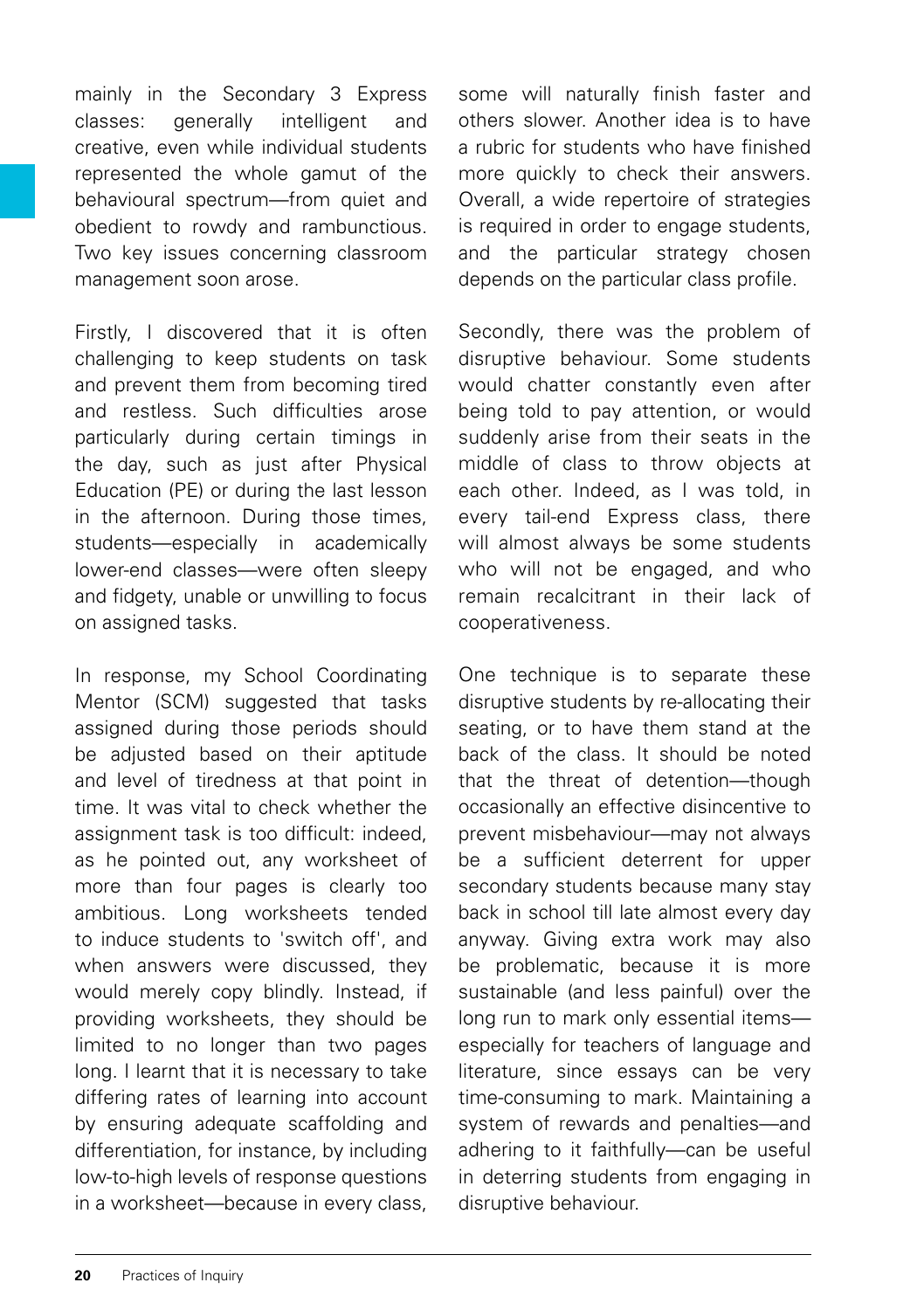|                                                             | 14.47                                                                                                           |
|-------------------------------------------------------------|-----------------------------------------------------------------------------------------------------------------|
| <b>FOCUSED CONVERSATION 1</b>                               | <b>PGDE Ow Yeong Wai Kit ePortfolio</b><br>Search this site<br>FOCUSED CONVERSATION 2<br>FOCUSED CONVERSATION 3 |
| WELCOME TO KIT'S FFL<br>EPORTFOLIO                          | Practicum >                                                                                                     |
| MY PROFILE<br>MY TEACHING PHILOSOPHY<br>WY ETHOS REFLECTION | <b>Focused Conversation 1</b>                                                                                   |
| <b>MY ILOG</b><br><b>GRNL</b>                               | Showcase Space                                                                                                  |
| <b>MEKANTI</b>                                              | Here's an aggregation of my learning from NIE.                                                                  |
| * TE21 MINDMAP<br><b><i>FICTRAS</i></b>                     | QED021/022 Professional Practice and Inquiry                                                                    |
| * EDUCATION STUDIES                                         | <b>Reflective Teaching Model</b>                                                                                |

4: Screenshot of my e-Portfolio

Over the course of the practicum period, I continued to arrange and shuffle my lessons based on the receptiveness of students. In terms of keeping a class engaged, key strategies also included stretching exercises, short games, countdowns, or visual signals. Instructions had to be bite-sized and specific (e.g. 'sit down', 'take out the book and turn to pages 91-92'). Students could then adhere to instructions more easily, and thus remained more engaged with the lesson.

At regular intervals during the semester, I also consulted my Cooperating Teachers (CTs) to seek advice and feedback about the lessons that had been covered. In terms of handouts, I ensured that my graphic organisers and worksheets were as succinct as possible, so that students would not feel discouraged by the length of the work required. Given that the schemes of work of both the English Language and Literature departments demanded several class tests, I used the test scores as part of my data to ascertain whether my approach was feasible. Besides tests, I also based my judgment on their performance in class, for instance during fun online quizzes (using an app called Kahoot!) that I created for the students. Finally, I secured feedback from students themselves through informal conversations to check whether there were any other means for me to improve the quality of their lessons and support their learning process.

### IMPROVING TEACHING PRACTICE

Based on the data from my Assessment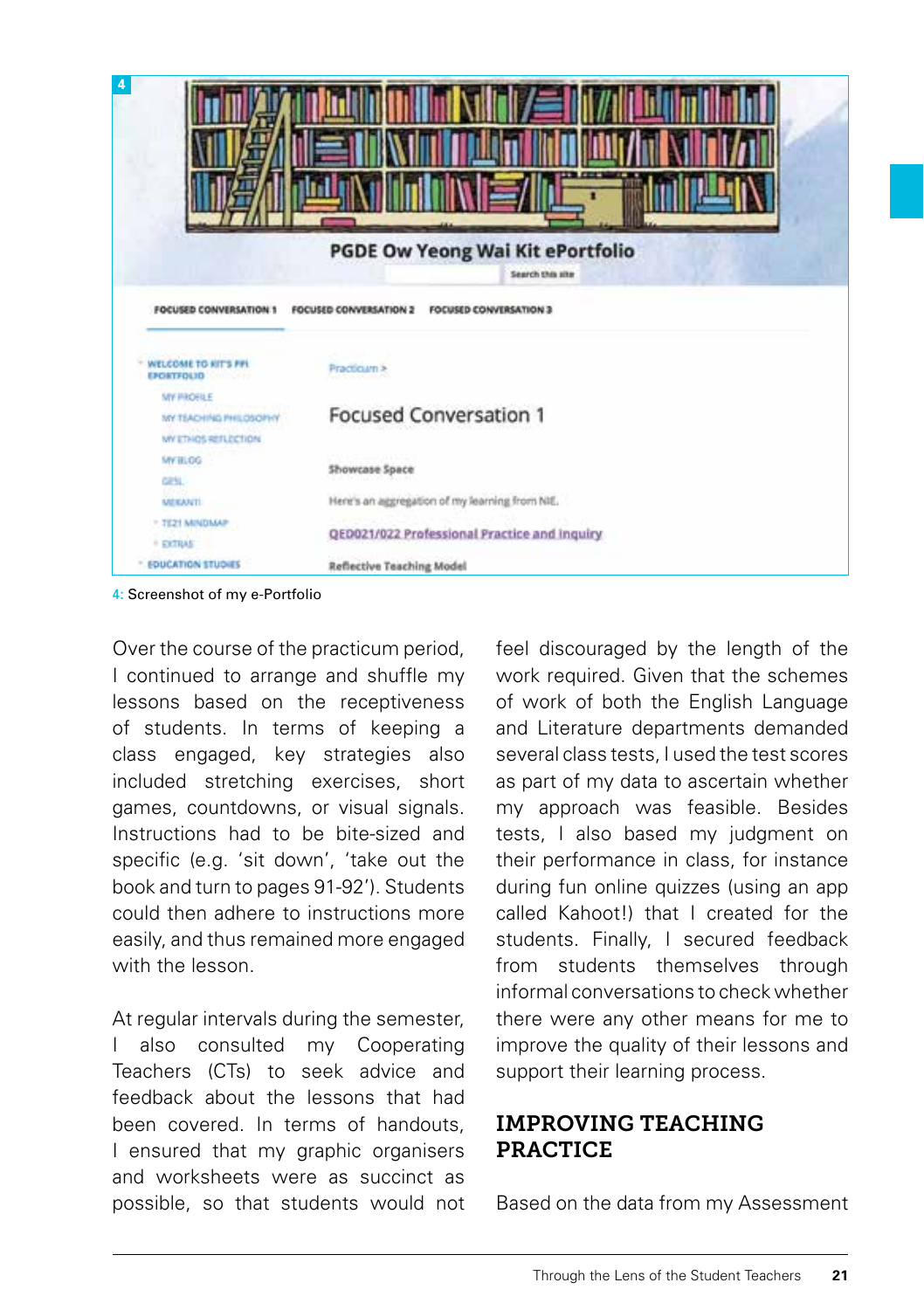of Performance in Teaching (APT) forms, lesson observation notes, consultations with my CTs, students' test results as well as after-class conversations, I gleaned a better understanding of the students' learning needs. By documenting such artefacts in my e-Portfolio, I managed to articulate my learning points with greater clarity and precision. The e-Portfolio platform was thus instrumental for my learning, not only by providing my supervisors a clearer picture of my progress over the term, but also in allowing me to reflect on my own teaching practice in greater depth. The versatility of the e-Portfolio platform also meant that it facilitated multimodal representations of my ideas and insights (e.g. not just text but also pictures and even videos). In short, having an e-Portfolio allowed me to better communicate to others what truly mattered—my students' understanding.

The accuracy of data was particularly crucial, considering that my teaching practice varied, depending on what the data presented. For example, the results from the students' first few editing tests alerted me to their weaknesses in grammar and the significant variation in language standards between members of the class. Accordingly, in order to maintain their engagement with the material, I adapted my grammar lessons to suit their learning styles better by targeting only key areas that they were especially weak in. I also uploaded YouTube videos that I created (e.g. about subject-verb agreement—a particular area of weakness) so that students could view them even after the lesson and refresh their memory about the topic.



5: My YouTube video on subject-verb agreement

Furthermore, given my earlier observations that students tended to be tired and disengaged during classes in the afternoon (especially the last class of the day), I introduced breaks so as to allow them to freshen up and engage with the material better. During these breaks, I spoke to students on a personal level and taught them simple stretching exercises and mindfulness practice. These exercises were also especially helpful for students reading unseen poetry and prose during Literature class, given that they needed

"The e-Portfolio platform was thus instrumental for my learning, not only by providing my supervisors a clearer picture of my progress over the term, but also in allowing me to reflect on my own teaching practice in greater depth."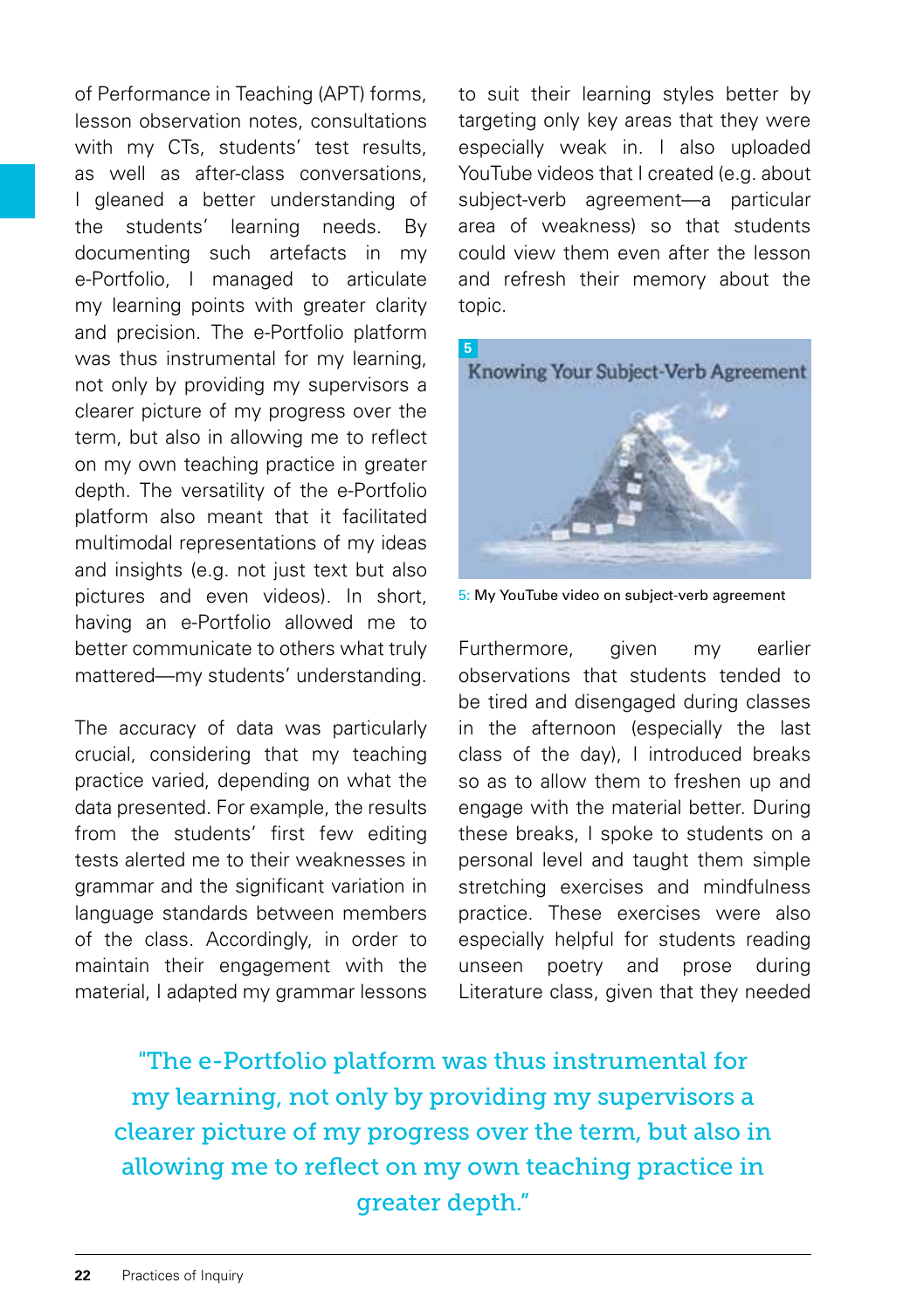a fresh and clear mind in order to engage with new texts that they had never previously encountered. The activities during these sessions were also kept short, while any graphic organisers and worksheets used were relatively brief and succinct (at a maximum of two pages in length). Finally, based on my findings that students needed clear instructions in both visual and auditory dimensions, I maintained the practice of writing down key words (as well as the agenda for the day) at a fixed location on the board. I received positive feedback that this promoted clarity and ensured that the class was on task.

# DEVELOPING THE GRADUAND TEACHER COMPETENCIES (GTCS)

Engaging in an inquiry-based process

has allowed me to become more effective in developing and promoting professional practice by providing for quality learning. For instance, after I found that students' interest had to be sustained by both visual and auditory stimuli, I incorporated as many relevant pictures, videos and Information and Communications Technologies (ICT) as possible to support the delivery of the content of the lesson. Nevertheless, not every student was able to understand the material at the same rate. For slower students. I had to give them extra attention and provide them with individual support outside class time. Some students, furthermore, are vocal and receptive to oral feedback, whereas others are shy to the extreme and will close up if they feel embarrassed by the teachers' comments. Hence, I recognise the vital importance of catering to



6: A colourful slide showing how to structure a paragraph (using the analogy of a sandwich)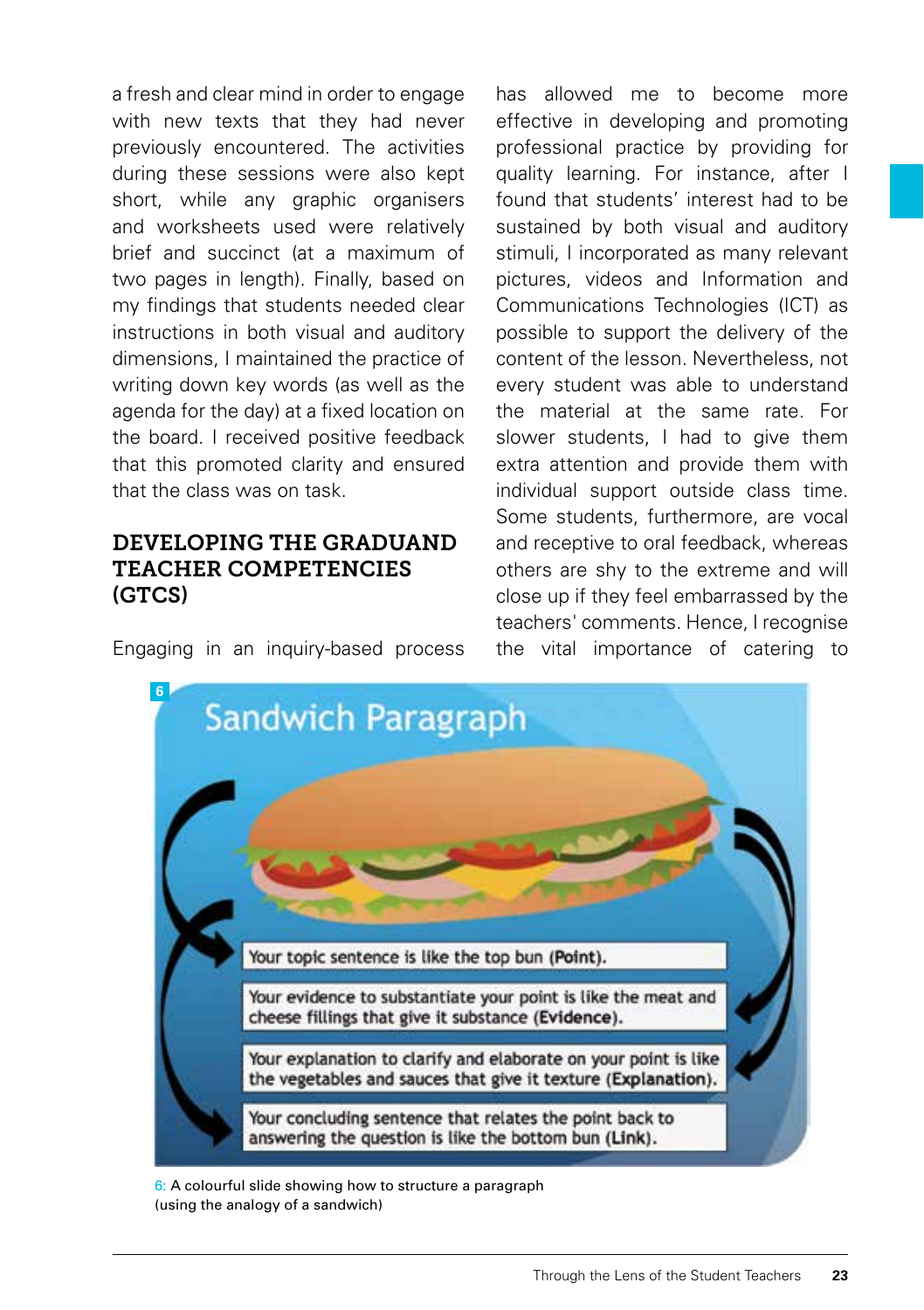diverse learning styles by taking their individual needs into account, since every student is unique and demands different strategies in order to be nurtured holistically.

Recognising individual needs also entails knowing how to harness students' maximum potential by allowing them to attain accomplishments that they can be proud of. It is a matter of developing students' confidence in themselves. For instance, as part of the school's public speaking programme, I had the opportunity to coach students to deliver oral presentations in front of the entire school. I was heartened by how the students were inspired to develop their sense of poise and style, until they could speak with conviction and composure in front of hundreds of their peers. Such achievements may not be quantifiable, but they are no less significant in marking the pivotal importance of developing students' self-confidence.

Another point that I have realised is that it is essential to cultivate and demonstrate subject mastery, honed by reflective and analytic thinking. Particularly in the higher-end Secondary 3 Express classes, some students will ask sharp and pertinent questions (e.g. about different kinds of modal verbs, or the motivations of different characters in the play studied), which demands that the teacher is fully able not only to respond to such questions but further prompt students to ask deeper questions that will trigger higher-order thinking. The skill of responding to complex questions with depth and sophistication is a rare but vital one, and as teachers, we need to cultivate it amongst our students in order for them to become truly mature thinkers.

Finally, in terms of personal and interpersonal effectiveness, I have discovered that it is critical to keep learning from one's peers and senior teachers in order to develop one's skills to the fullest. From observing other teachers at first hand, I have realised that effective classroom management depends on setting firm rules from the beginning and being consistent in maintaining a system of rewards and penalties. When planning activities, key traits of adaptability and flexibility are also particularly crucial, since it's rare for any teacher to have more than a few days' notice about schedule changes and other sudden announcements that affect lessons or classes. Being subjected to last-minute changes has been good practice for the unpredictable and challenging – but ultimately rewarding – world of teaching.

"We shall not cease from exploration," as T.S. Eliot puts it, "and the end of all our exploring will be to arrive where we started and know the place for the first

# "I have discovered that it is critical to keep learning from one's peers and senior teachers in order to develop one's skills to the fullest."